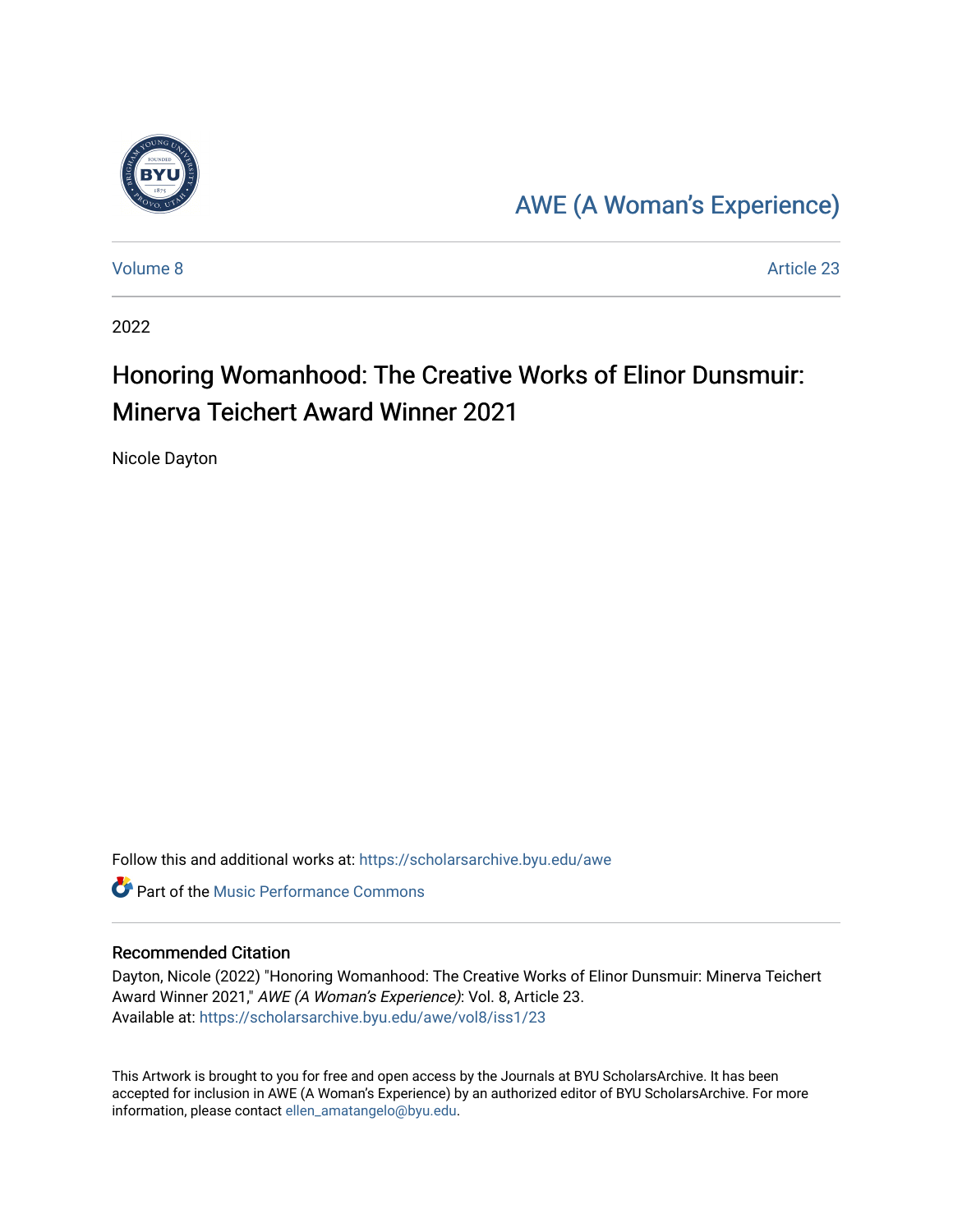## Honoring Womanhood

*The Creative Works of Elinor Dunsmuir*

**Minerva Teichert Award Winner 2021**

THE WEIGHT OF THE DECEMBER RAIN DROPLETS ON AN<br>afternoon in Victoria, British Columbia wasn't quite as heavy as<br>the anticipation I felt towards my callback to the BYU School of<br>Music, less than a month away. My family excu afternoon in Victoria, British Columbia wasn't quite as heavy as the anticipation I felt towards my callback to the BYU School of Music, less than a month away. My family excursion to Canada was meant to be an escape, yet the familiar fear of rejection had obtained an unwelcome passport into my mind. Little did I know, the inspiration I needed was lying behind the wooden doors of the Craigdarroch Castle, in the life of the underrepresented female composer, Elinor Dunsmuir.

Emily Elinor Dunsmuir (1887–1938) was born to an exceptionally wealthy family in Western Canada during the industrial revolution. Growing up, she and her sisters were regularly immersed in artistic practices, which led to her musical studies in New York City, Dresden, and Leipzig. Throughout her life she composed a myriad of works: two fully orchestrated ballets, an operetta, dozens of art songs, music theatre pieces, solo piano music, and other chamber music, none of which were published until 2018. In 2012, her manuscripts were purchased from Dunsmuir's great-niece by the Craigdarroch Castle Society. Elizabeth Gerow, a soprano from the Victoria Conservatory of Music, published and performed these art songs available now in the public domain.

The text of "Imagination" is based on a poem originally written in Chinese, set by Dunsmuir to a mysterious composition of jazz and pentatonic harmonies. The text speaks of a young girl, hard at work in "her solitary chamber."1 Her work is halted by the sound of a jade flute, enveloping her in a deep reverie of the sound of a young boy's voice. As she peers through papered windows, the shadow of the orange tree enters and "she imagines that somebody has torn her silken dress."

<sup>1</sup> Dunsmuir, Elinor. "'Imagination.'" *The Life of Elinor Dunsmuir As Seen through Her Music*, edited by Nicholas VanGiesen and Elizabeth Gerow, 2018.